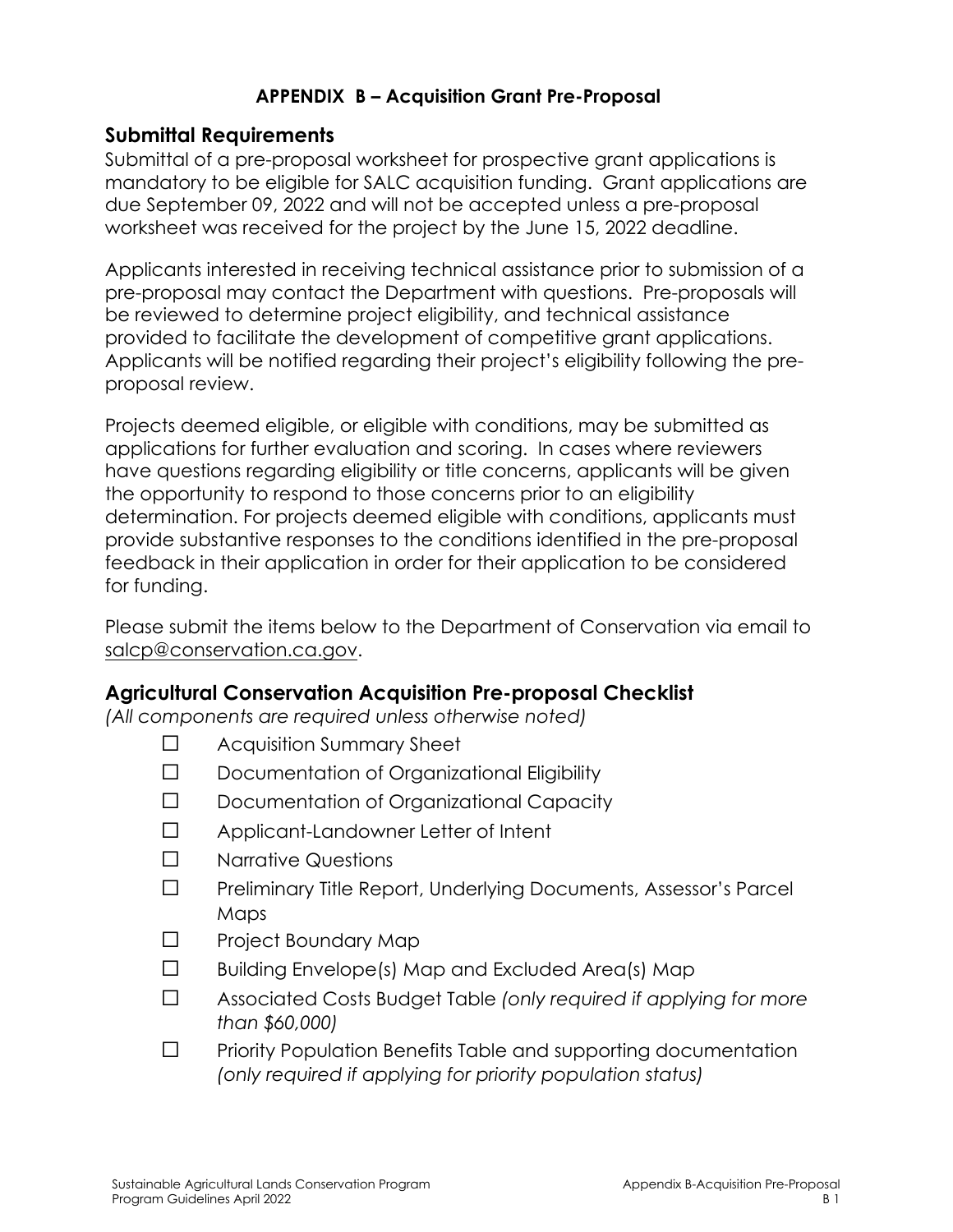# **Acquisition Summary Sheet**

## **Basic Information**

| Project Title                         |                                                              |
|---------------------------------------|--------------------------------------------------------------|
| Location (County and Nearest City)    |                                                              |
| Distance to nearest city or census    |                                                              |
| designated place                      |                                                              |
| Real property interest to be acquired | $\Box$ Easement $\Box$ Fee                                   |
| Located within a priority population  | $\Box$ <b>Y</b> $\Box$ <b>N</b> <i>[Census tract number]</i> |
|                                       | $\Box$ $Y$ $\Box$ $N$                                        |
| <b>Priority Population Status</b>     | [If yes, attach Priority Population                          |
|                                       | <b>Benefits Table]</b>                                       |

# **Project Funding**

| A: SALC Acquisition Request Amount                                   | \$                                                                                    |
|----------------------------------------------------------------------|---------------------------------------------------------------------------------------|
| <b>B: SALC Associated Costs Request:</b>                             | [Up to \$60,000]                                                                      |
| C: SALC Management Plan or Carbon<br>Farm Plan Request               | (Up to \$10,000 for a management<br>plan or up to \$10,000 for a carbon<br>farm plan] |
| E: SALC Total Grant<br>$Request (A+B+C)$                             | \$                                                                                    |
| Match Amount (toward easement<br>value only)                         | \$                                                                                    |
| Matching Funds Source                                                | [i.e., NRCS-ACEP, WCB-CAPP, etc.]                                                     |
| <b>Status of Match</b>                                               | <i>fi.e., application submitted, in grant</i><br>agreement, etc.]                     |
| Does all or a portion of the match<br>come from another CCI program? | $\Box$ Y $\Box$ N List:                                                               |
| Estimated Easement Fair Market Value                                 | \$                                                                                    |
| Estimated Fee Title Fair Market Value<br>(fee acquisitions only)     | \$                                                                                    |

# **Applicant Information**

| Applicant                  |  |
|----------------------------|--|
| Federal Employer ID Number |  |
| <b>Mailing Address</b>     |  |
| <b>Contact Person</b>      |  |
| Title                      |  |
| <b>Phone Number</b>        |  |
| <b>Email Address</b>       |  |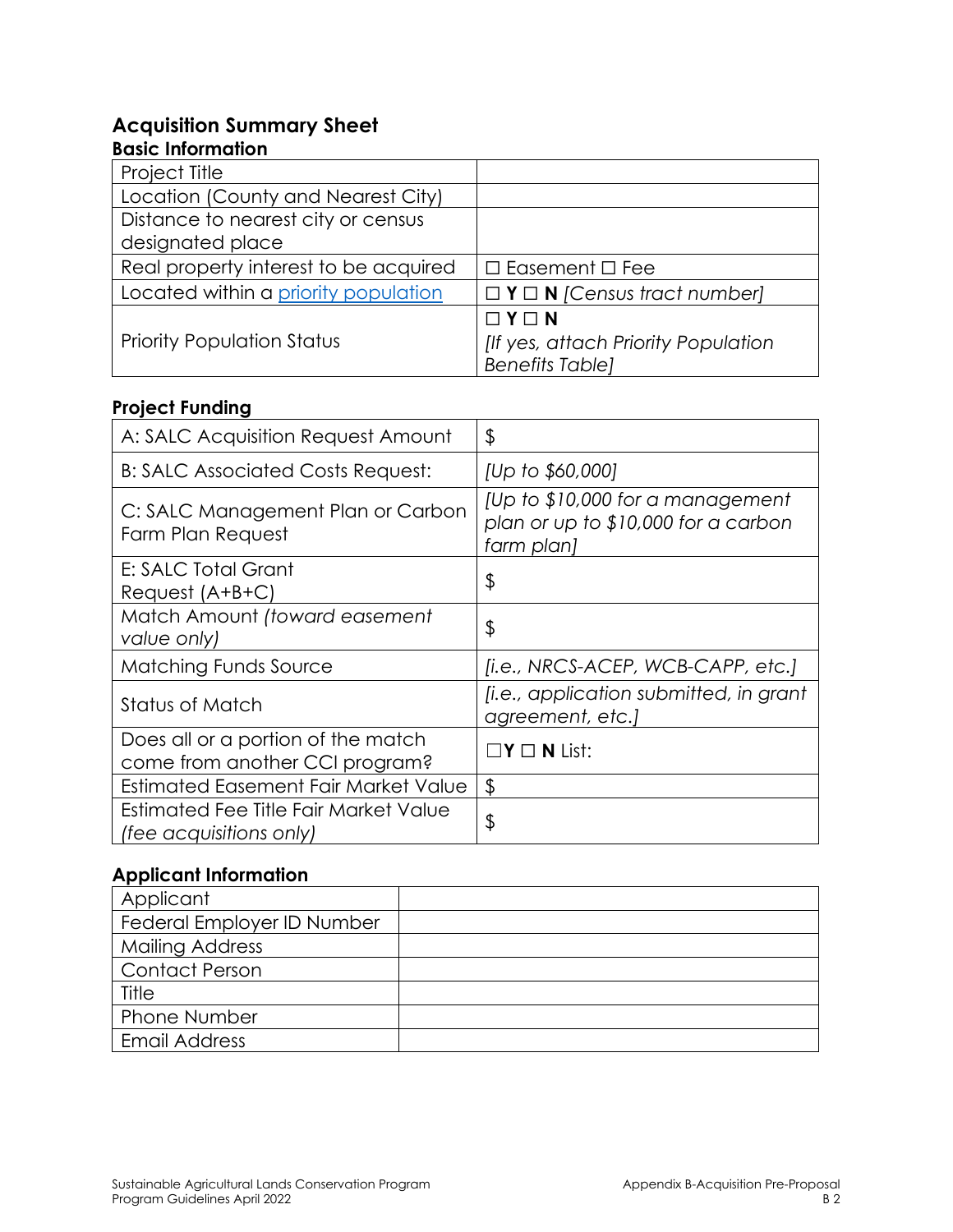| . .                        |  |  |  |
|----------------------------|--|--|--|
| Name                       |  |  |  |
| Federal Employer ID Number |  |  |  |
| <b>Mailing Address</b>     |  |  |  |
| <b>Contact Person</b>      |  |  |  |
| Title                      |  |  |  |
| Phone Number               |  |  |  |
| <b>Email Address</b>       |  |  |  |

## **Co-Applicant/Intended Interest Holder Information** *(complete if applicable)*

 submission of an application. Those that haven't must apply with either a co-Nonprofit applicants that intend to be the holder of the real property interest to be acquired must be accredited by the Land Trust Accreditation Commission or have adopted equivalent or greater policies regarding conflict of interest, amendments, monitoring, stewardship endowments, and enforcement prior to applicant that has such policies in place or a government entity.

#### **Parcel Information**

| Project APN(s)                    |         |
|-----------------------------------|---------|
| Current Zoning/ Minimum Parcel    |         |
| Size                              |         |
| Number of existing legal parcels  |         |
| (Please confirm this information  |         |
| with the relevant County Planning |         |
| Department.)                      |         |
| Proposed number of easements      |         |
| Restrictions on Agricultural Use? | □ Y □ N |

#### **Project Acreage**

| <b>Total Project Acreage</b>  |  |
|-------------------------------|--|
| (Assessor's Acreage)          |  |
| <b>Irrigated Acres</b>        |  |
| Non-irrigated / Grazing Acres |  |
| Nonagricultural Acres         |  |

#### **Sale and Subdivision**

| Would proposed acquisition prohibit<br>further subdivision of existing legal<br>parcels? (please explain)                                   | $\Box$ <b>Y</b> $\Box$ <b>N</b> Explanation: |
|---------------------------------------------------------------------------------------------------------------------------------------------|----------------------------------------------|
| Would proposed acquisition prohibit sale<br>of existing legal parcels separately from<br>other parcels in project area? (please<br>explain) | $\Box$ <b>Y</b> $\Box$ <b>N</b> Explanation: |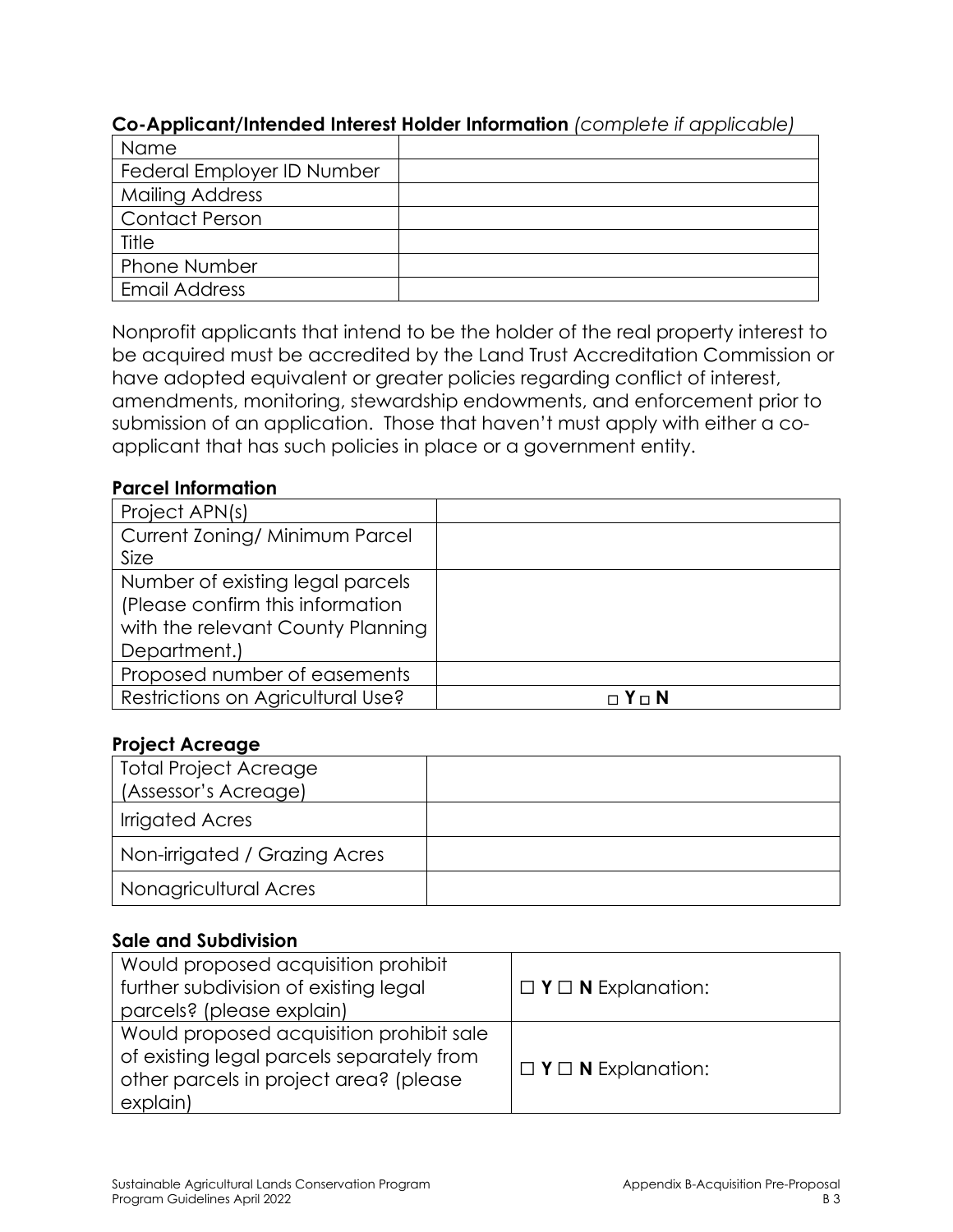### **Water and Mineral Rights**

| Water Rights and Source(s)            |                                              |
|---------------------------------------|----------------------------------------------|
| Third party mineral rights holder(s)? | $\Box$ <b>Y</b> $\Box$ <b>N</b> Explanation: |
| Severed mineral rights?               | $\Box$ <b>Y</b> $\Box$ <b>N</b> Explanation: |
| Evidence of past mining?              | $\Box$ <b>Y</b> $\Box$ <b>N</b> Explanation: |

## **Existing and Reserved Single-family Residences**

| Number of single-family (SF) residences        |  |
|------------------------------------------------|--|
| currently on the property                      |  |
| Approximate size of each SF residence          |  |
| (square footage of living area)                |  |
| Number of additional SF residences to be       |  |
| reserved in easement (if any):                 |  |
| Size restriction (sq. ft), if any, on reserved |  |
| and/or existing SF residences                  |  |

## **Existing Farm Labor Residences**

| Number of farm labor residential                 |  |
|--------------------------------------------------|--|
| structures/units currently on property           |  |
| Approximate size of each <b>farm labor</b>       |  |
| <b>residence</b> (square footage of living area) |  |

## **Building Envelopes**

| Existing Building Envelope(s) on the                                                                                                                                                                   | Number:            | Approximate Acres |
|--------------------------------------------------------------------------------------------------------------------------------------------------------------------------------------------------------|--------------------|-------------------|
| property?                                                                                                                                                                                              | (each):            |                   |
| Additional Building Envelope(s) to be<br>reserved (e.g., residential, ag. employee,<br>agricultural infrastructure)?                                                                                   | Number:<br>(each): | Approximate Acres |
| If the location(s) of the additional Building<br>Envelopes have not been identified, will<br>the deed language establish a process<br>for the identification of the future building<br>$envelope(s)$ ? | $\Box$ $Y \Box$ N  |                   |

#### **Additional Information**

| <b>Other Reserved Rights</b> (e.g., oil and gas<br>site, solar, communication towers) | Please list:     |
|---------------------------------------------------------------------------------------|------------------|
| Any critical deadlines?                                                               | Please describe: |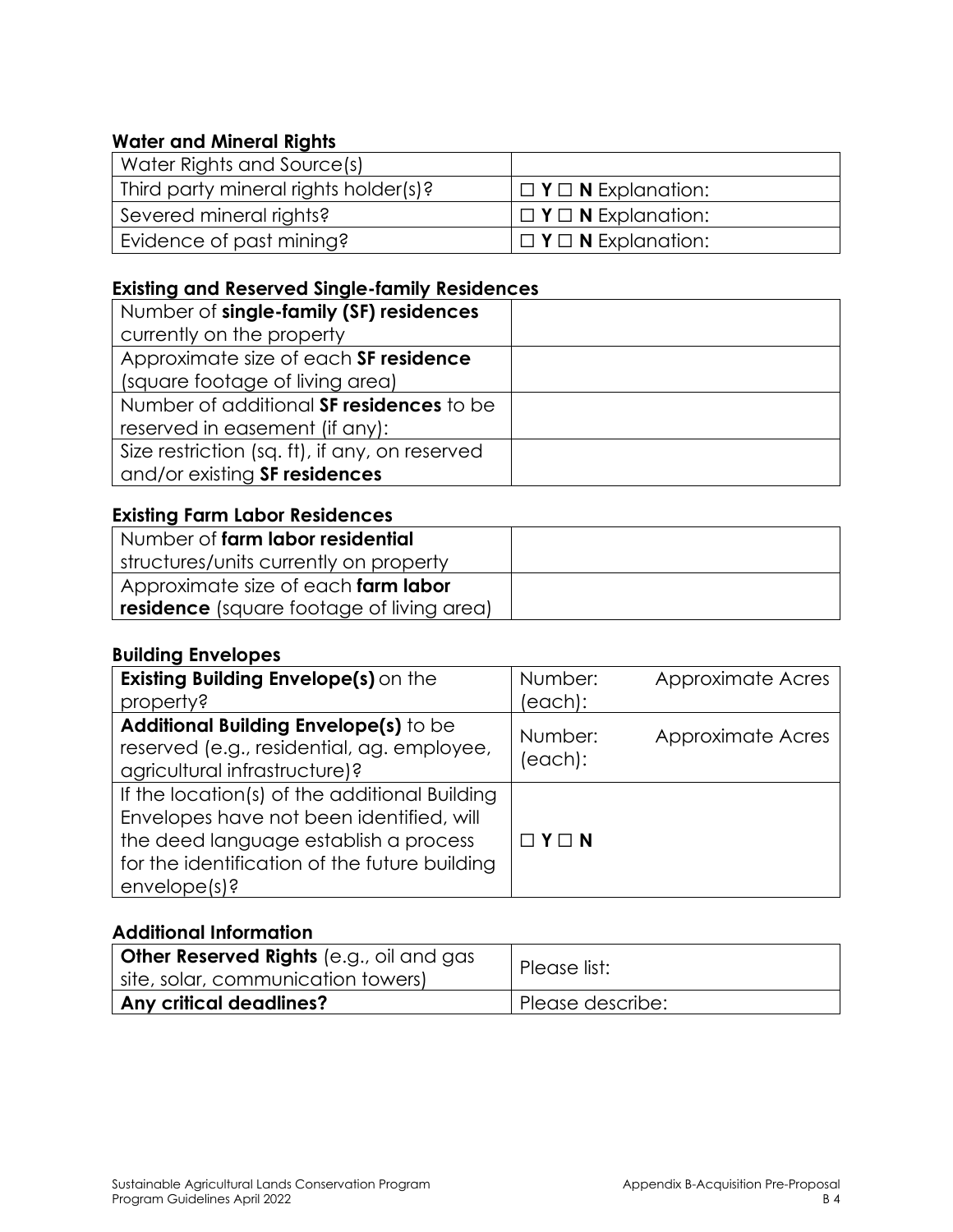# **Eligibility and Organizational Capacity Documentation**

## Organizational Eligibility

Non-profit applicants and proposed interest holders must submit the following documentation:

- **o** Internal Revenue Service 501(c)3 status as a charitable non-profit;
- **o** Articles of Incorporation and by-laws documenting the principal charitable or public purposes of the nonprofit organization; and,
- **o** Adopted policy that details the organization's goals and purposes, including the organization's commitment to conservation of agriculture, rangeland, or farmland.

Governmental applicants and proposed interest holders should submit a copy of the relevant statute or other policy outlining their purpose and authority regarding the conservation of agricultural land.

Applicants and proposed interest holders that have submitted documentation of organizational eligibility through a previous application may certify that the most current versions of these documents are on file with the Department in lieu of submitting the documents themselves (see next page).

## Organizational Capacity

Applicants and proposed interest holders must provide proof of organizational capacity to acquire and steward conservation acquisitions for their agricultural conservation values as part of their pre-proposal. Applicants may meet this requirement by:

- **o** Providing proof of LTAC accreditation; or,
- **o** Providing copies of the following documents, as relevant:
	- Conflict of Interest Policy
	- Easement Amendment Policy
	- Monitoring Policy
	- Stewardship Endowment Policy
	- Easement Enforcement Policy

Applicants and proposed interest holders that have submitted documentation of organizational capacity through a previous application may certify that the most current versions of these documents are on file with the Department in lieu of submitting the documents themselves (see next page).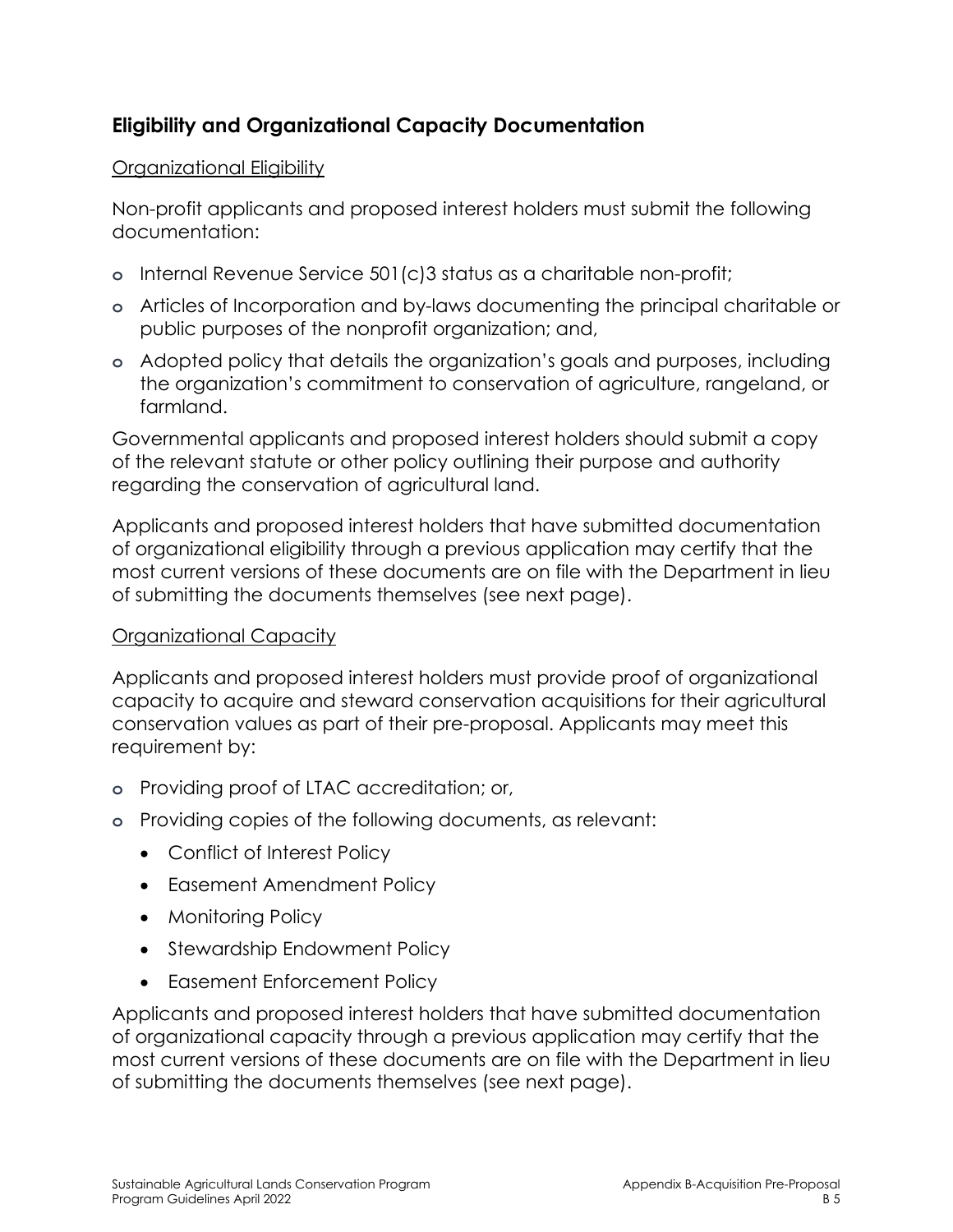## Applicant Certifications

Please certify that the most current versions of the applicant's eligibility and organizational capacity documents are on file with the Department, or attach the most current versions here.

#### Documentation of Organizational Eligibility

I certify here that the most current versions of the documents below are on *record at the Department or attached:* 

| [Print Name, Title] | Date |
|---------------------|------|
|                     |      |

- $\square$  IRS 501(c)3 status
- ☐ Articles of Incorporation
- $\Box$ **Bylaws**
- ☐ Adopted Policy or Statement of Purpose for conservation of agriculture, rangeland, or farmland *(if different from above)*
- ☐ Copy of relevant statute *(governmental applicants only)*

## Documentation of Organizational Capacity

I certify here that the most current versions of the documents below are on *record at the Department or attached:* 

[Print Name, Title] Date

☐ Proof of Land Trust Accreditation Commission Accreditation **OR**

Copies of all policies listed below:

- ☐ Easement Amendment Policy
- ☐ Monitoring Policy
- ☐ Conflict of Interest Policy
- ☐ Easement Enforcement Policy
- ☐ Stewardship Endowment Policy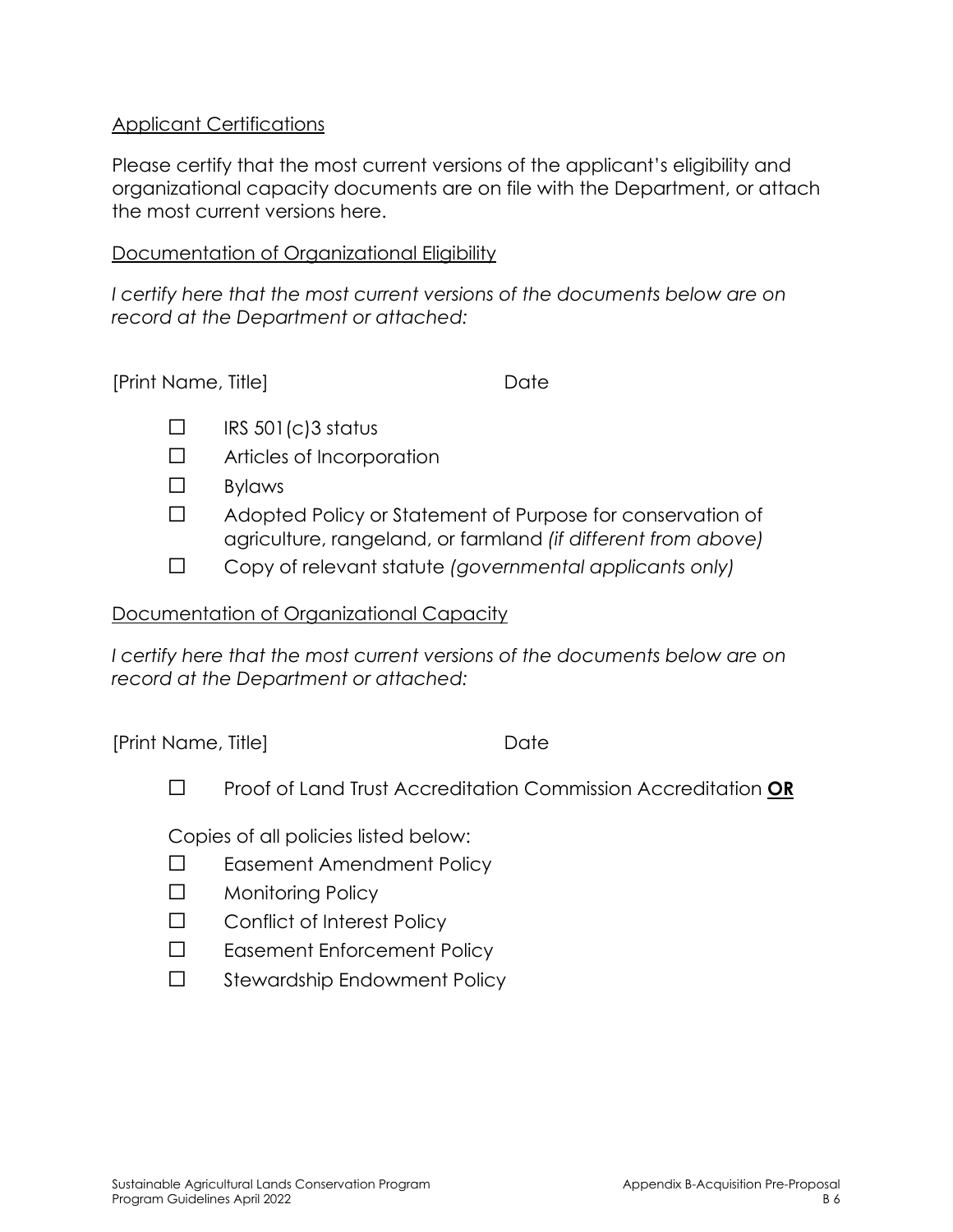#### Interest Holder Certifications

*This section is only applicable when the applicant is not the intended holder of the real property interest.* 

Please certify that the most current versions of the interest holder's eligibility and organizational capacity documents are on file with the Department, or attach the most current versions here.

#### Documentation of Organizational Eligibility

*I certify here that the most current versions of the documents below are on record at the Department or attached:* 

#### [Print Name, Title] Date

- $\Box$  IRS 501(c)3 status
- ☐ Articles of Incorporation
- $\Box$ **Bylaws**
- ☐ Adopted Policy or Statement of Purpose for conservation of agriculture, rangeland, or farmland *(if different from above)*
- ☐ Copy of relevant statute *(governmental applicants only)*

#### Documentation of Organizational Capacity

I certify here that the most current versions of the documents below are on *record at the Department or attached:* 

[Print Name, Title] Date

☐ Proof of Land Trust Accreditation Commission Accreditation **OR**

Copies of all policies listed below:

- ☐ Easement Amendment Policy
- ☐ Monitoring Policy
- ☐ Conflict of Interest Policy
- ☐ Easement Enforcement Policy
- ☐ Stewardship Endowment Policy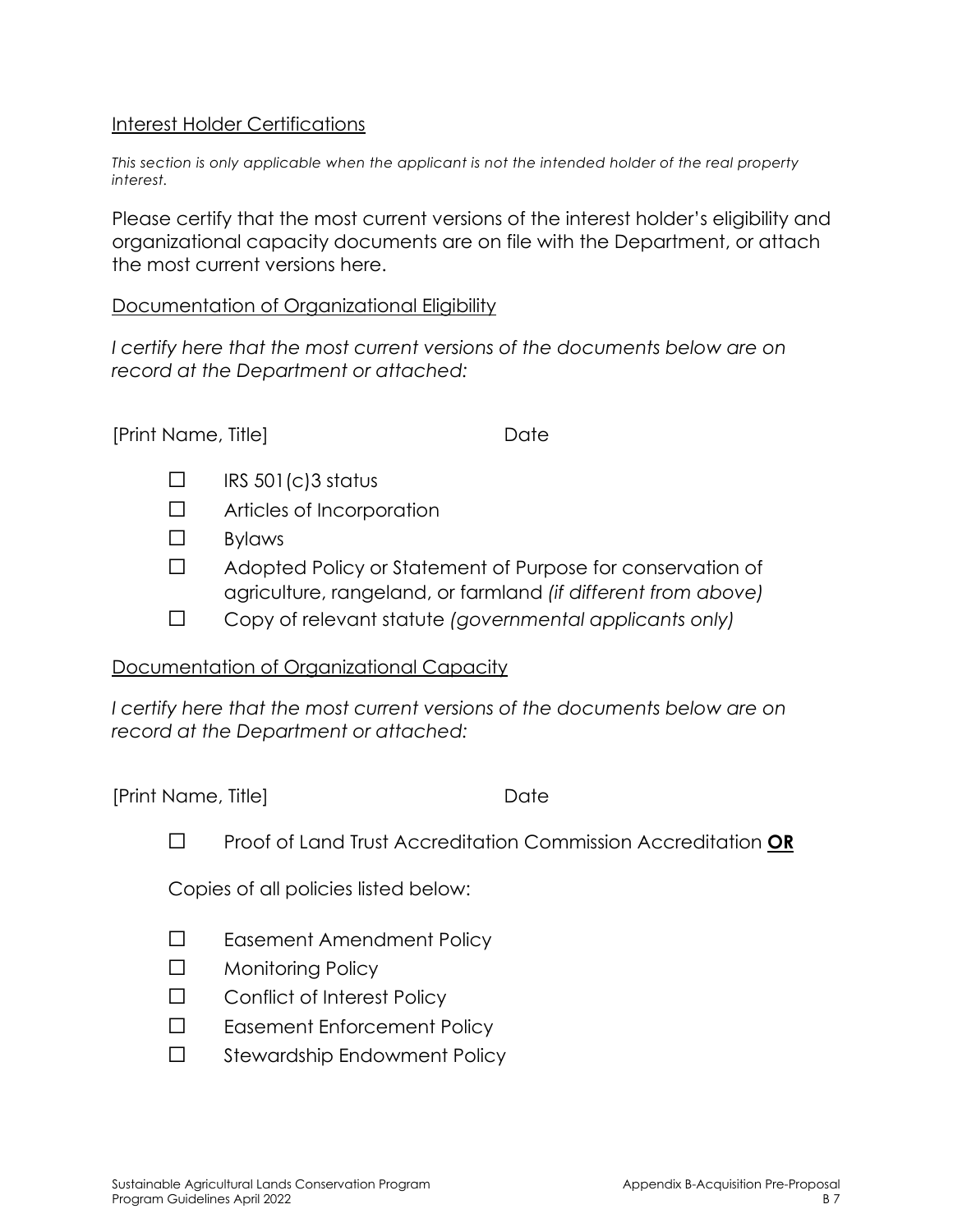# **Applicant-Landowner Letter of Intent**

The applicant must provide a letter from the landowner(s) stating the landowner's intent to work with the applicant to conserve the property via sale of an easement. All landowners listed on title must sign the letter of intent. This letter must address the following items:

- 1. Landowner's pursuit of sale of the easement or fee, as applicable, is voluntary;
- 2. Use of the property will be restricted to agricultural and compatible conservation uses in perpetuity;
- 3. *(For easement acquisitions only):* The landowner is aware of the estimated acquisition value provided to SALC as the basis for this funding request and understands that the final easement value used to establish SALC's contribution to the purchase price of the easement may change upon completion of a full appraisal of the property; and
- 4. No government agency has conditioned the issuance of an entitlement to use on the proposed acquisition.

For projects where the land proposed to be conserved under easement includes some forest lands, the letter must also indicate that the landowner agrees to the conditions outlined in Civil Code Section 815.11.

The applicant may provide an option agreement in lieu of a letter of intent if the option agreement includes the above information.

Sample documents are posted on the Department website.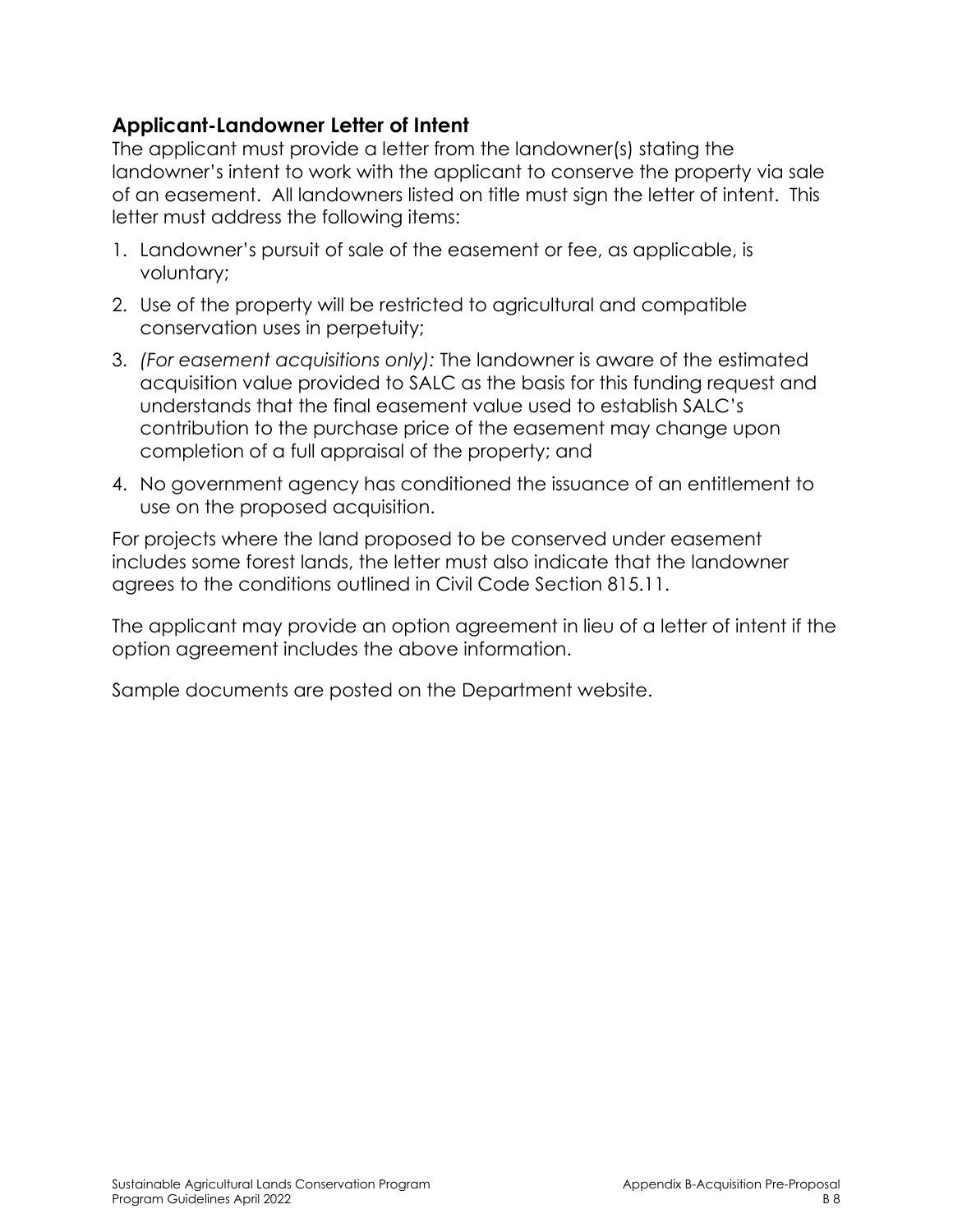## **Narrative Questions**

Please answer the following questions. Please limit responses to **five pages or less.** 

- 1. Provide a brief description of the project, including the current agricultural use of the property.
- property, describe the restrictions and discuss: 2. If the applicant intends to restrict agricultural intensification on the
	- a. how those restrictions are consistent with the property's continuing agricultural use, and
	- b. whether the restrictions would substantially impair agricultural use on the property.
- upon the issuance of an entitlement for use of a specific property? If yes, 3. Is the proposed acquisition part of a local government's condition placed please describe.
- 4. Does the property have any known agricultural constraints (e.g., due to soil or water contamination)? If so, please describe.
- 5. Will protection of the property support infill and compact development? If so, how?
- 6. Describe how the proposal will support the implementation of an adopted or draft sustainable communities strategy or, if a sustainable communities strategy is not required for a region by law, a regional plan that includes policies and programs to reduce greenhouse gas emissions.
- 7. Describe the market, infrastructure, and agricultural support services around the property. If the project is exempt from this criterion, please note "Exempt."
- 8. Is the parcel proposed for conservation expected to continue to be used for, and is it large enough to sustain, commercial agricultural production? If the project is exempt from this criterion, please note "Exempt."
- 9. Describe how the project will achieve a reduction in GHG emissions.
- 10.Is the property under pressure of being converted to non-agricultural uses? If so, how?
- program goals. (1/2 page max) 11.Provide a brief discussion of how the project meets one or more of the
- 12.If the proposal is for fee title acquisition, describe how the property be utilized for agricultural use. What is the plan to lease or sell the property? Will this occur as part of the project and if not, what is the anticipated time frame?

Provide any other comments, potential concerns, etc.